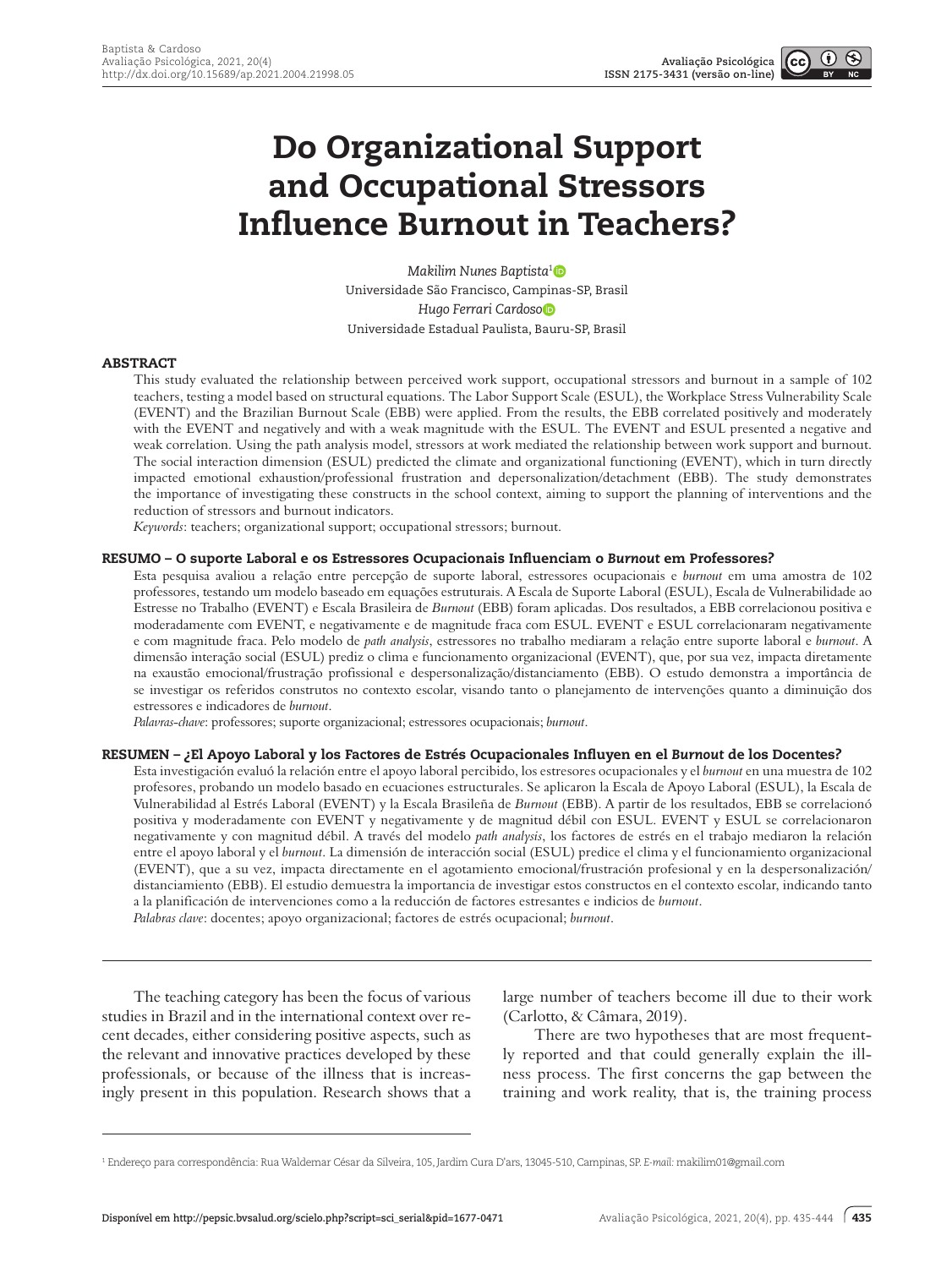in undergraduate courses is more focused on theoretical and technical issues, with very little focus on the strategies to face the adversities to be found by these teachers after graduating (Cunha, 2019; Oliveira et al., 2017; Silva, & Oliveira, 2019). The second hypothesis, on the other hand, focuses on the feeling of responsibility and duty of the teachers, through which these professionals, in order to develop an adequate practice, try to respond satisfactorily to all the pedagogical and administrative demands of the context in which they work, such as the various obligations that are prescribed in the Guidelines and Basis of National Education Law, the National Education Plan, and the High School Education Reform, among others. As it is not possible to fulfill all requirements successfully, they begin to have feelings related to low self-efficacy and self-esteem at work (Brasil, 1996; 2014; 2017; Piolli et al., 2015).

Several variables can affect the physical and mental health of teachers. The increasing lack of recognition by a large part of society in relation to the work developed by the teaching category in Brazil is clear. In addition to this devaluation, several other variables can be cited, such as the lack of solid and convergent public policies in the area of education (which require adaptations in the performance of these professionals), the tasks related to teaching classes and administrative duties, lack of resources and structure for the adequate performance of activities, low salaries, lack of interest and indiscipline on the part of students, as well as difficulties in relation to dialogue with other co-workers, public managers, parents and guardians (Birolim et al., 2019; Dalcin, & Carlotto, 2018; Richards et al., 2018; Xu, & Yang, 2021).

Recent estimates, largely due to the aforementioned variables, show that up to 50% of newly graduated teachers give up their career within the first three years of teaching (Bottiania et al., 2019; Herman et al., 2018), not only due to the various stressors, but also due to psychopathological issues that arise from these, such as depression and burnout. This study aimed to investigate organizational support, occupational stressors and burnout indicators in teachers, with a view to comprehending their relationships and influences.

Organizational support (also documented in the literature as work support) is defined and evaluated through the workers' beliefs and expectations about the recognition and remuneration that their workplace provides from their service. In other words, it is associated with how much the organization cares, values and looks after its workers' well-being (Eisenberger et al., 1986; Eisenberger et al., 1990; Eisenberger et al., 1997). If there is a positive assessment of this organizational support, there is a tendency for it to have a protective function when faced with challenges and stressful events at work. On the contrary, a low perception of support can make these teachers more likely to become ill (Birolim et al., 2019; Jawahar et al., 2007).

There are several variables that can lead teachers to experience stress as a result of work (occupational stress) and, consequently, illness, leading to physical, psychological and financial impairments. Stress can be measured through occupational stressors, which refer to a set of events that cause discomfort for workers. Occupational stressors are inherent in all work contexts, with lack of recognition, low wages, difficulties in interpersonal relationships with peers, parents, students and education system managers, being just a few examples (Capelo, 2017; Carlotto, & Câmara, 2019).

The inability, or low repertoire of skills, to cope with these stressful situations, can cause, in the medium or long term, occupational stress, as well as result in other pathologies, such as burnout. Investigations conducted with samples of teachers tend to show a certain consensus that occupational stress has a significant prediction for burnout indicators (Pereira Neto et al., 2019; Xu, & Yang, 2021). Burnout is a psychopathology associated with work that has serious consequences for the health of workers. From the prolonged exposure to occupational stressors and the occurrence of occupational stress, workers no longer perceive themselves to have resources to face these situations, reaching a state of emotional exhaustion (Baptista et al., 2019; Cardoso et al., 2017; Dalcin, & Carlotto, 2018).

The three-dimensional model of Maslach and collaborators (Maslach, & Jackson, 1981; Maslach, & Leiter, 1997; Maslach et al., 2001) is widely used for the investigation of burnout indicators. According to the model, from the workers' subjective experiences, they realize that their personal coping resources are exhausted, starting to present increasingly negative responses in relation to work. The first characteristic (dimension) of burnout is emotional exhaustion, which concerns the feeling of lack of energy and resources to resolve events considered stressful at work. The second, depersonalization, appears as a response to emotional exhaustion, because as workers no longer perceive themselves as having resources to face situations, they will probably start to treat them indifferently and will distance themselves from other people with whom they need to interact. In the third dimension, low professional achievement, the worker generally evaluates their professional performance in a negative way and feels incapable of performing their activities, with low self-esteem and self-efficacy.

Empirical studies with samples of teachers, from the different educational levels, have demonstrated the importance of analyzing organizational support in the face of occupational stressors and burnout, that is, the three constructs of interest in this investigation. Regarding associations between the constructs in teachers, the results of correlations analyses between organizational support and occupational stressors indicate a negative relationship and low magnitudes (up to 0.39), just as the low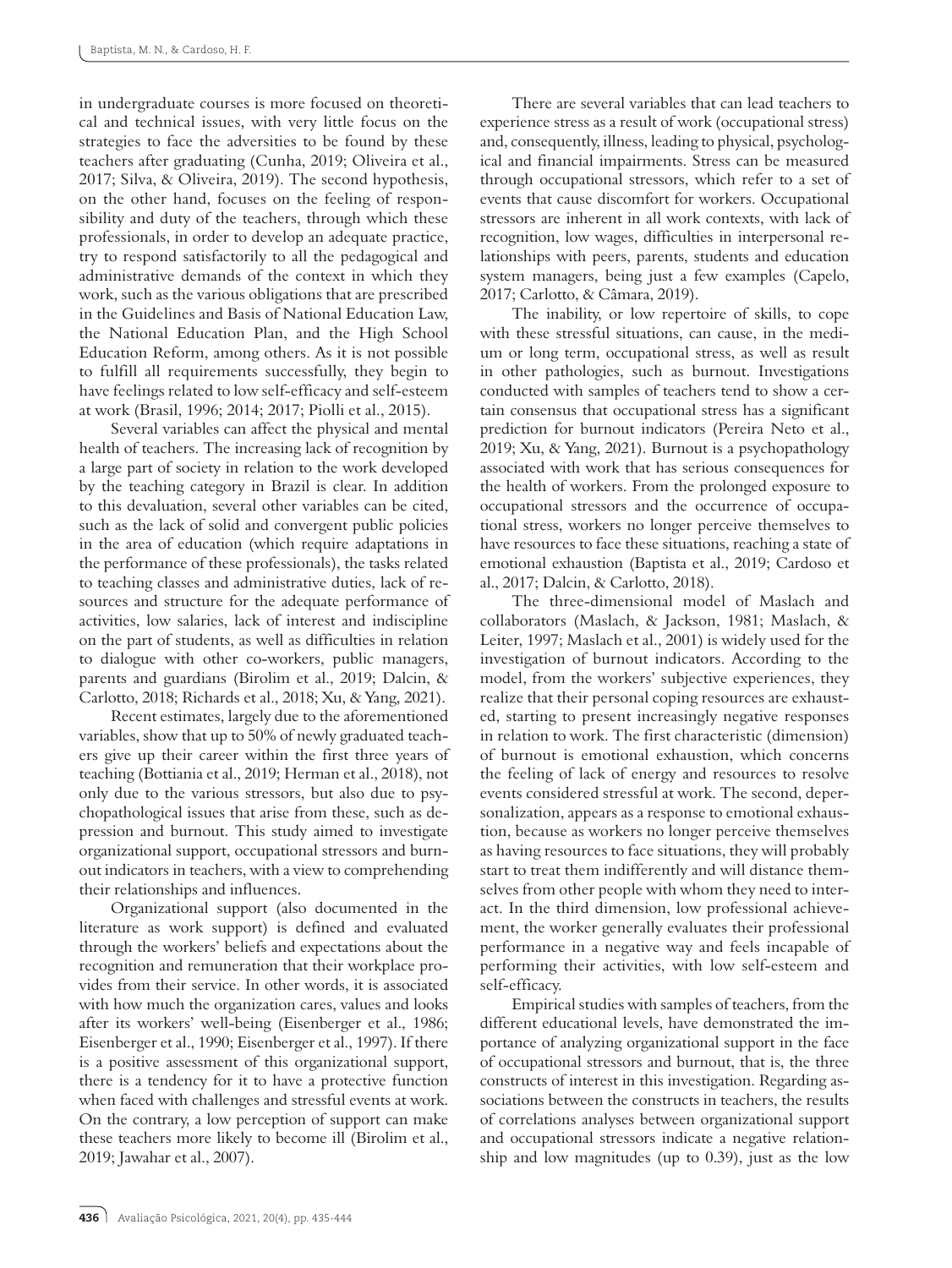perception of organizational support tends to predict more vulnerability to occupational stressors (Avanzi et al., 2015; Birolim et al., 2019; Xu, & Yang, 2021). Accordingly, greater perceptions of work support equate to stressful events having less impact on teachers, showing the importance of an adequate support network with regards to other professionals working in the institution, as well as managers.

In studies with teachers, the associations between organizational support and burnout are also generally negative and have weak magnitudes, with low perception of support being a variable with a certain prediction for burnout (Baptista et al., 2019; Uzun, 2018; Xu, & Yang, 2021). This information also shows that the more teachers perceive their work environments as welcoming places, the less likely they are to experience emotional exhaustion, feelings of cynicism and inefficiency.

Studies that have investigated occupational stressors and burnout in teachers are more numerous, both in the national and international literature and, in general, show a consensus that the correlations are positive and of moderate magnitude (between 0.40 and 0.69). Occupational stressors have been shown to be predictive variables for burnout, especially for the emotional exhaustion dimension (Capelo, 2017; Steinhardt et al., 2011).

Few studies have investigated the work support, occupational stressors and burnout constructs in samples of teachers. Analyses are even scarcer of possible mediations (between organizational support, stressors and burnout) and moderation of the occupational stressors between organizational support and the burnout outcome. From the publications retrieved from the literature, the results are not consensual in this sample group. Although studies have found results that support the indication of occupational stressors as a mediation variable for organizational support and burnout (Russell et al., 1987; Xu et al., 2013; Xu, & Yang, 2021), they also showed divergent results regarding the mediating role of work support for the outcomes of stressors and burnout. Data has been found to support this hypothesis (Russell et al., 1987; Xu et al., 2013; Xu, & Yang, 2021), however, in a more recent study by Xu and Yang (2021) the same information was not replicated in the investigated sample.

Considering that this class of worker is increasingly ill in Brazil (Silva, & Oliveira, 2019), it is also relevant to investigate the possible variables that could contribute to preventive actions in relation to occupational stressors and the development of burnout indicators. The present study aimed to evaluate the relationship between the perception of organizational support, occupational stressors and burnout in teachers, more specifically testing a model, based on structural equations, considering the assumption that, in teachers, occupational stressors are mediators between the perception of organizational support and symptoms of Burnout.

## Method

#### Participants

The sample consisted of 102 teachers, with a mean age of 43.8 (*SD*=10) years, 35 of whom were fundamental education teachers – from kindergarten to high school (34.7%) and the rest higher education teachers (65.3%). The majority of the total sample was female (74.3%), married (73.3%), from public schools (63.3%) of a city in the state of São Paulo approximately 400 km from the state capitol. Of the total, 44.3% had more than one job and the mean hours worked per day was 8.4 (*SD*=2), with the mean time in the position being 10 years (*SD*=9.3).

Table 1

| Characterization of the Participants Accordina to the Level of Professional Performance |  |  |  |
|-----------------------------------------------------------------------------------------|--|--|--|
|                                                                                         |  |  |  |

| Variables            |                | Fundamental<br>Education $(n=35)$ | Higher Education<br>$(n=67)$ | Total<br>$(n=102)$ |  |
|----------------------|----------------|-----------------------------------|------------------------------|--------------------|--|
| Sex                  | Male           | 8.6%                              | 34.8%                        | 25.7%              |  |
|                      | Female         | 91.4%                             | 65.2%                        | 74.3%              |  |
| Age                  | Mean (SD)      | 41.3 (9.9)                        | 45.1(9.9)                    | 43.8 (10.0)        |  |
| Marital status       | Single         | 17.1%                             | 18.2%                        | 17.8%              |  |
|                      | Married        | 71.4%                             | 74.2%                        | 73.3%              |  |
|                      | Separated      | 11.4%                             | 7.6%                         | 8.9%               |  |
| Type of organization | Public         | 71.4%                             | 63.6%                        | 66.3%              |  |
|                      | Private        | 28.6%                             | 36.4%                        | 33.7%              |  |
| Time in the position | Up to 10 years | 61.9%                             | 81.3%                        | 75.4%              |  |
|                      | Over 10 years  | 38.1%                             | 18.7%                        | 24.6%              |  |
| More than one job    | Yes            | 48.6%                             | 42.4%                        | 44.6%              |  |
|                      | No.            | 51.4%                             | 57.6%                        | 55.4%              |  |
| Hours worked/day     | Mean (SD)      | 7.9(2.1)                          | 8.7(2.0)                     | 8.4(2.0)           |  |

*Legend.* SD=Standard Deviation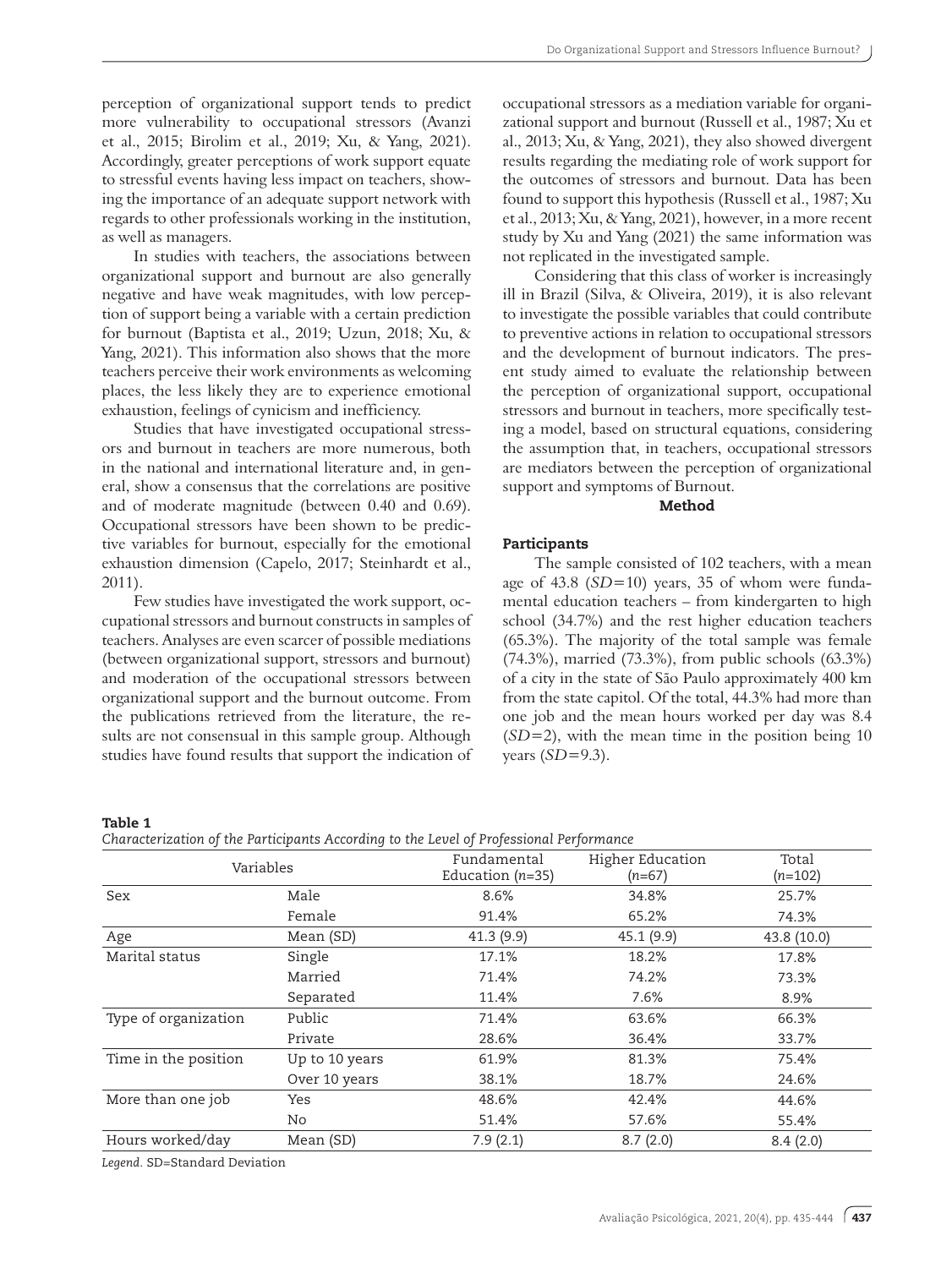When presenting the participants separated based on the level of education in which they worked (Table 1), the distributions between the two groups were close in almost all variables, such as sex, age, marital status, type of organization, whether they had more than one job and hours worked per day. The only variable in which there was a more marked differentiation between the groups was time in the position, demonstrating that the teachers that worked in fundamental education had been in the position for longer than those that worked in higher education.

# **Instruments**

**Labor Support Scale (***Escala de Percepção do Suporte Laboral* **– ESUL)** (Baptista et al., 2016): constructed, validated and standardized in Brazil, evaluating information regarding the perception of support that the individual perceives in their workplace. It is answered on a four-point Likert-type scale and its 21 items are grouped into two factors (Interaction and Benefits), with higher scores indicating greater perception of the organization's support for its employees. Several studies have investigated its psychometric properties and standards and it is recognized by the Federal Psychology Council (FPC) as a psychological test.

**Workplace Stress Vulnerability Scale (***Escala de Vulnerabilidade ao Estresse no Trabalho* **– EVENT)** (Sisto et al., 2007): this is an FPC recognized psychological test that assesses vulnerability to stress at work. It consists of 40 items, answered using a three-point Likert-type scale, divided into three factors: Climate and Organizational Functioning; Pressure at Work; and Infrastructure and Routine. Higher scores indicate greater vulnerability to occupational stressors. The instrument manual presents information regarding the psychometric parameters (evidence of validity, reliability and standardization).

**Brazilian Burnout Scale (***Escala Brasileira de Burnout* **– EBB)** (Cardoso, & Baptista, 2017): assesses burnout indicators based on the model proposed by Maslach, containing 28 items, distributed in two theoretical dimensions: Emotional exhaustion/Professional frustration and Depersonalization/Detachment. The higher the EBB score reported by the worker, the greater the burnout indicators. The instrument has evidence of validity based on the internal structure and reliability through internal consistency. The EBB does not yet present standardization studies since it is still under construction.

# Procedures

Initially, the project was submitted to and approved by the Research Ethics Committee (authorization number 2.768.106). After approval, data were collected online via Google-forms. For this, teachers were contacted by email (from the electronic addresses made available on

the websites of educational institutions) and also through groups of teachers on social media. After agreeing to participate in the study (through the consent form), the instruments were applied (ESUL, EVENT and EBB), with an estimated average time to respond to the instruments of 30 minutes.

## Data analysis

The results were analyzed using the Jamovi 0.9 (The Jamovi Project, 2019) and AMOS (Arbuckle, 2014) software, initially generating descriptive data and an analysis of the correlation between the factors and totals of the scales. Linear regression models were tested with the totals of each dependent variable (ESUL, EVENT and EBB) together with the independent variables such as socio-demographic and work data (sex, marital status, age, type of institution, occupation, time in the position, whether more than one job was held, hours worked per day, and length of time at the institution). A Path Analysis was also carried out, based on the premise of the mediation model of how much the organizational support predicts stressful events, which predict burnout with the dimensions of each of the scales, in addition to a model with the totals of the EVENT scale mediating the ESUL and the EBB outcome.

The initially proposed Path Analysis model of was composed of two exogenous variables, that is, the two factors of the ESUL (interaction and benefits) and five endogenous variables. Accordingly, the two factors of the ESUL would explain the three factors of the EVENT (Climate and Function; Pressure at Work; and Infrastructure and Routine) (Marôco, 2010). These three EVENT variables would explain the two EBB variables (Emotional Exhaustion/Professional Frustration and Depersonalization/Distancing). The analyses were estimated using the Maximum Likelihood Robust method, adopting a significance  $level < .05$ .

## Results

The first analysis to be presented (Table 2) concerns the participants' descriptive data based on the instruments applied. It should be noted that of the three scales applied, two (ESUL and EVENT) have standardization studies. The EBB data were analyzed in quartiles from the possible scores (minimum and maximum) of the scale.

Based on the descriptive data from the ESUL, in both groups analyzed, most perceived organizational support based on interactions between workers and supervisors (ESULF1) as satisfactory, with ratings between high-medium and high. Considering benefits (ESULF2), the fundamental education teachers presented higher classification percentages than those of higher education.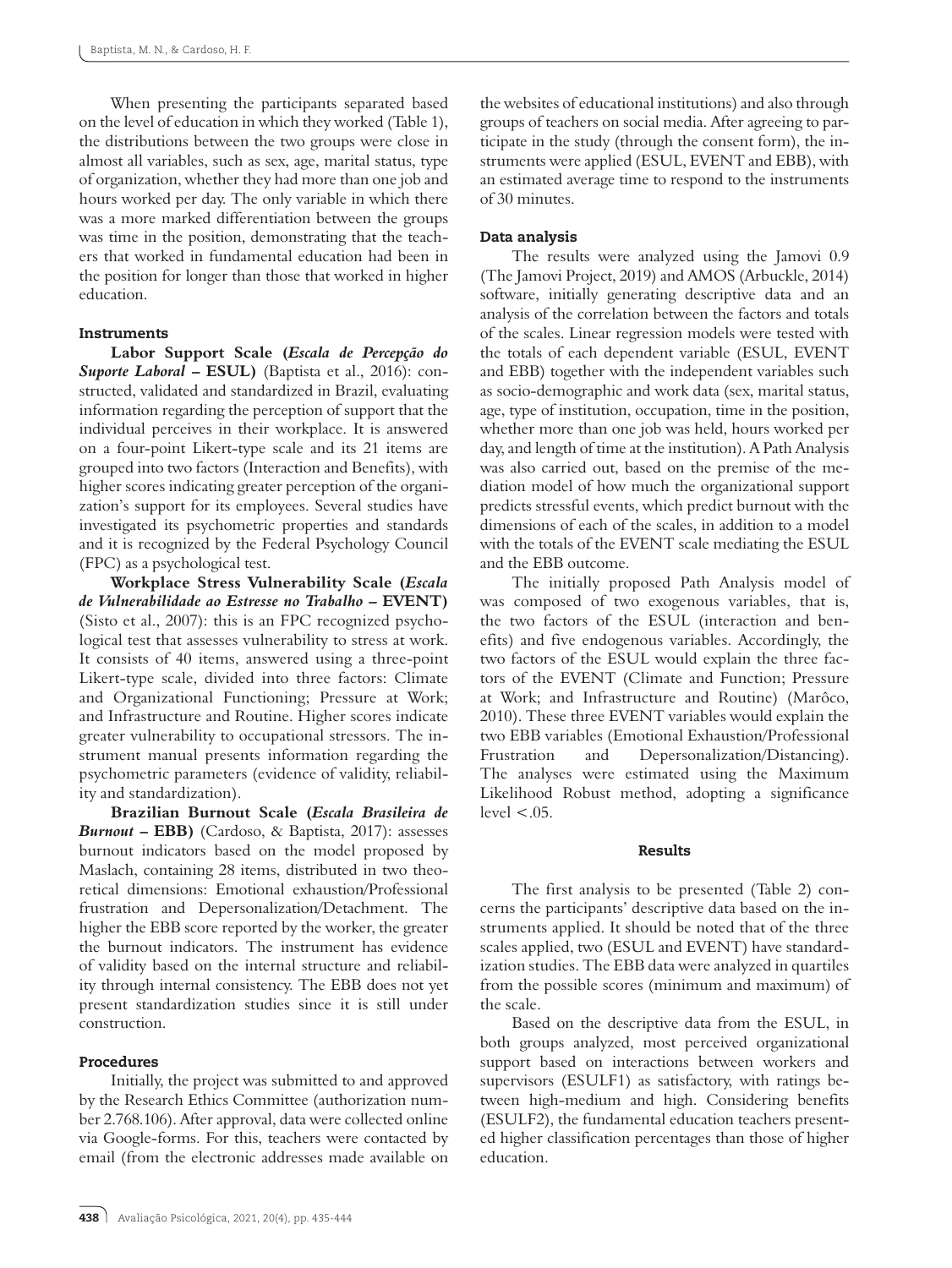|         | Fundamental Education $(n=35)$ |                |                |                          |      | Higher Education $(n=67)$ |                |                |                |                          |  |
|---------|--------------------------------|----------------|----------------|--------------------------|------|---------------------------|----------------|----------------|----------------|--------------------------|--|
|         | M(SD)                          | L              | LM             | HM                       | Η    | M(SD)                     | L.             | LM             | HM             | Η                        |  |
| ESULF1  | 25.1(8.6)                      | 3.0            | 15.2           | 30.3                     | 51.5 | 23.8(9.4)                 | 6.1            | 22.7           | 21.2           | 50.0                     |  |
| ESULF2  | 9.9(4.2)                       | 6.1            | 30.3           | 33.3                     | 30.3 | 8.7(4.7)                  | 13.8           | 36.9           | 30.8           | 18.5                     |  |
|         | M(SD)                          | Q <sub>1</sub> | Q <sub>2</sub> | Q <sub>3</sub>           | Q4   | M(SD)                     | Q <sub>1</sub> | Q <sub>2</sub> | Q <sub>3</sub> | Q4                       |  |
| EVENTF1 | 14.1(7.0)                      | 34.3           | 22.9           | 22.9                     | 20.0 | 13.6(7.1)                 | 34.8           | 27.3           | 19.7           | 18.2                     |  |
| EVENTF2 | 14.6 (5.2)                     | 17.1           | 40.0           | 17.1                     | 25.7 | 14.3(5.3)                 | 25.8           | 30.3           | 27.3           | 16.7                     |  |
| EVENTF3 | 7.41(4.9)                      | 20.6           | 35.3           | 44.1                     | -    | 7.1(4.1)                  | 21.2           | 30.3           | 48.5           | $\overline{\phantom{a}}$ |  |
|         | M(SD)                          | Q <sub>1</sub> | Q <sub>2</sub> | Q <sub>3</sub>           | Q4   | M(SD)                     | Q <sub>1</sub> | Q <sub>2</sub> | Q <sub>3</sub> | Q4                       |  |
| EBBF1   | 25.1(9.4)                      | 5.7            | 68.6           | 22.9                     | 2.9  | 24.2 (12.8)               | 27.3           | 39.4           | 25.8           | 7.6                      |  |
| EBBF2   | 4.9(3.0)                       | 71.4           | 28.6           | $\overline{\phantom{a}}$ | ٠    | 4.6(3.7)                  | 66.7           | 30.3           | 1.5            | 1.5                      |  |

| Table 2                                                                 |  |  |  |  |
|-------------------------------------------------------------------------|--|--|--|--|
| Mean Score, Standard Deviation and Teacher Classification in the Scales |  |  |  |  |

*Legend.* ESULF1=Interaction; ESULF2=Benefits; EVENTF1=Climate and Organizational Functioning; EVENTF2=Pressure at Work; EVENTEF3=Infrastructure and Routine; EBBF1=Emotional exhaustion/Professional Frustration; EBBF2=Depersonalization/ Detachment; *M*=Mean; *SD*=Standard deviation; L=Classification – Low; LB=Classification – Low-Medium; HM=Classification – High-Medium; H=Classification – High; Q1=1<sup>st</sup> quartile; Q2=2<sup>nd</sup> quartile; Q3=3<sup>rd</sup> quartile; Q4=4<sup>th</sup> quartile

Regarding occupational stressors, climate and organizational functioning (EVENTF1), both groups showed the highest concentrations of teachers occurring in the first two normative quartiles, indicating that they are not very vulnerable to this set of stressors. In EVENTF2 (stressors associated with pressures of the work environment), in the fundamental education teachers the classifications were concentrated in the second and fourth quartiles, whereas the higher education teachers mostly gave intermediate scores (second and third quartiles). Of the set of stressors related to infrastructure and work routine (EVENTF3), no score reached the fourth quartile (considered a high indicator), with the majority of the two groups in the intermediate quartiles.

Regarding the EBB scale scores, considering emotional exhaustion and professional frustration (EBBF1), the fundamental education teachers had a concentration of responses between the second and third quartiles (intermediate score), whereas in the higher education teachers the distribution of classifications was more heterogeneous among the quartiles. From depersonalization and detachment (EBBF2), the scores of the fundamental education teachers were not classified in the highest quartiles (third and fourth), indicating that the feeling of depersonalization and detachment was low for these professionals. Although the concentration of classifications was also in the lowest quartiles for the higher education teachers, for some these, feelings were already starting to appear more frequently (since the scores were classified in the higher quartiles).

*Pearson Correlations Between the ESUL, EVENT and EBB Scales (Totals and Dimensions)*

|                 | $\frac{1}{2}$ and $\frac{1}{2}$ and $\frac{1}{2}$ are $\frac{1}{2}$ and $\frac{1}{2}$ are $\frac{1}{2}$ and $\frac{1}{2}$ and $\frac{1}{2}$ and $\frac{1}{2}$ are $\frac{1}{2}$ and $\frac{1}{2}$ are $\frac{1}{2}$ and $\frac{1}{2}$ are $\frac{1}{2}$ and $\frac{1}{2}$ are $\frac{1}{2}$ a |          |           |           |                         |            |          |           |                  |  |  |
|-----------------|-----------------------------------------------------------------------------------------------------------------------------------------------------------------------------------------------------------------------------------------------------------------------------------------------|----------|-----------|-----------|-------------------------|------------|----------|-----------|------------------|--|--|
|                 | EBBF1                                                                                                                                                                                                                                                                                         | EBBF2    |           |           | EVENTF1 EVENTF2 EVENTF3 | ESULF1     | ESULF2   | EBBTOT    | EVENTTOT ESULTOT |  |  |
| EBBF1           |                                                                                                                                                                                                                                                                                               |          |           |           |                         |            |          |           |                  |  |  |
| EBBF2           | $.591***$                                                                                                                                                                                                                                                                                     |          |           |           |                         |            |          |           |                  |  |  |
| EVENTF1         | $.601**$                                                                                                                                                                                                                                                                                      | $.439**$ |           |           |                         |            |          |           |                  |  |  |
| EVENTF2         | $.414***$                                                                                                                                                                                                                                                                                     | $.262**$ | $.571***$ | 1         |                         |            |          |           |                  |  |  |
| EVENTF3         | $.418**$                                                                                                                                                                                                                                                                                      | $.312**$ | $.717**$  | $.629**$  |                         |            |          |           |                  |  |  |
| ESULF1          | $-.256*$                                                                                                                                                                                                                                                                                      | $-.233*$ | $-.348**$ | $-.058$   | $-153$                  |            |          |           |                  |  |  |
| ESULF2          | $-.218*$                                                                                                                                                                                                                                                                                      | $-.096$  | $-0.188$  | ,028      | $-.091$                 | $.450**$   | 1        |           |                  |  |  |
| EBBTOT          | $.980**$                                                                                                                                                                                                                                                                                      | $.740**$ | $.609**$  | $.410**$  | $.426***$               | $-.271***$ | $-.206*$ | 1         |                  |  |  |
| <b>EVENTTOT</b> | $.567**$                                                                                                                                                                                                                                                                                      | $.402**$ | $.908**$  | $.824***$ | $.875***$               | $-.237*$   | $-0.109$ | $.572**$  |                  |  |  |
| ESULTOT         | $-.280**$                                                                                                                                                                                                                                                                                     | $-.215*$ | $-.338**$ | $-.033$   | $-152$                  | $.937***$  | $.733**$ | $-.286**$ | $-223*$          |  |  |

*Legend.* ESULF1=Interaction; ESULF2=Benefits; ESULTOT=ESUL total score; EVENTF1=Climate and Organizational Functioning; EVENTF2=Pressure at Work; EVENTEF3=Infrastructure and Routine; EVENTTOT=EVENT total score; EBBF1=Emotional exhaustion/ Professional Frustration; EBBF2=epersonalization/Distancing; EBBTOT=EBB total score. Note. \**p*<.050; \*\**p*<.010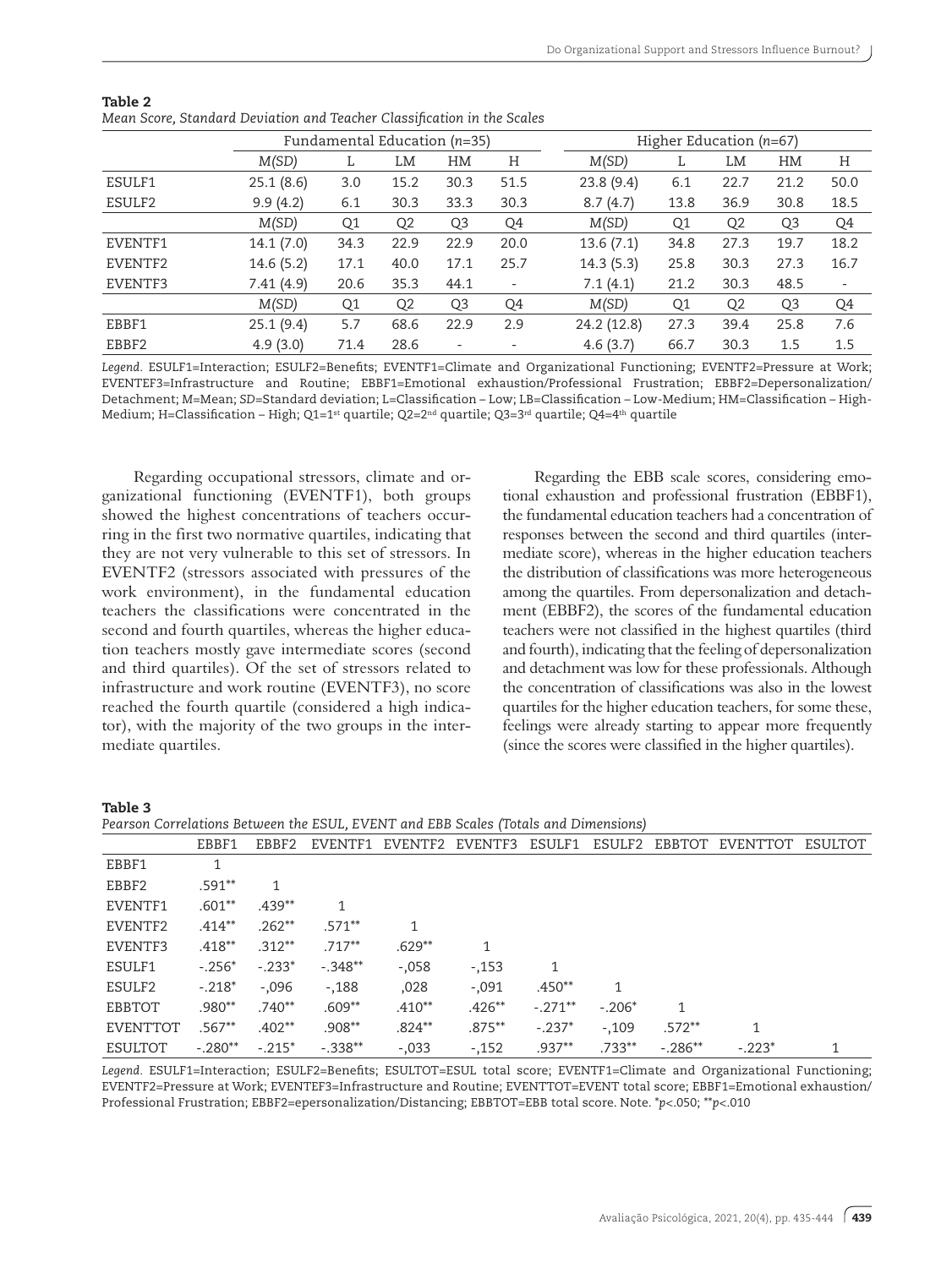As can be seen in Table 3, the majority of the correlations were significant. Concerning the totals of the scales, the EBB was positively and moderately correlated with the EVENT and negatively with the ESUL, with weak magnitude. The EVENT and ESUL were negatively correlated with each other, with weak magnitude. The correlations between the dimensions of each of the scales, for the most part, followed the same logic, all of them with the expected meaning, that is, the correlations between the dimensions of the EBB and the EVENT were weak to moderate; the EBB with the ESUL were

weak (almost all significant) and, finally, in the EVENT with the ESUL there was only one significant and weak correlation.

In relation to the regressions, no significant relationships were found for any of the three total dependent variables (ESUL, EVENT and EBB) with the independent variables included in the model, with no prediction being possible. The path analysis was initially performed with the dimensions of each scale and, finally, a mediation model with the EVENT between the ESUL and the Burnout outcome.



Figure 1 Explanatory Model via Path Analysis between the ESUL, EVENT and EBB

The path analysis model indicated three statistically significant betas, which are described below: ESUL1-EVENT1 (β=-.33; *p*=.002); EVENT1-EBB1 (β=.59; *p*<.001); EVENT1-EBB2 (β=.44; *p*<.001). Accordingly, the model explained 37% of the EBB1 and

19% of the EBB2. In Figure 2, the results of the totals of the scales are analyzed, initially with the ESUL explaining the EBB, and subsequently, with the insertion of the mediating variable, that is, the EVENT.



Figure 2 Mediation of the EVENT between the ESUL and the EBB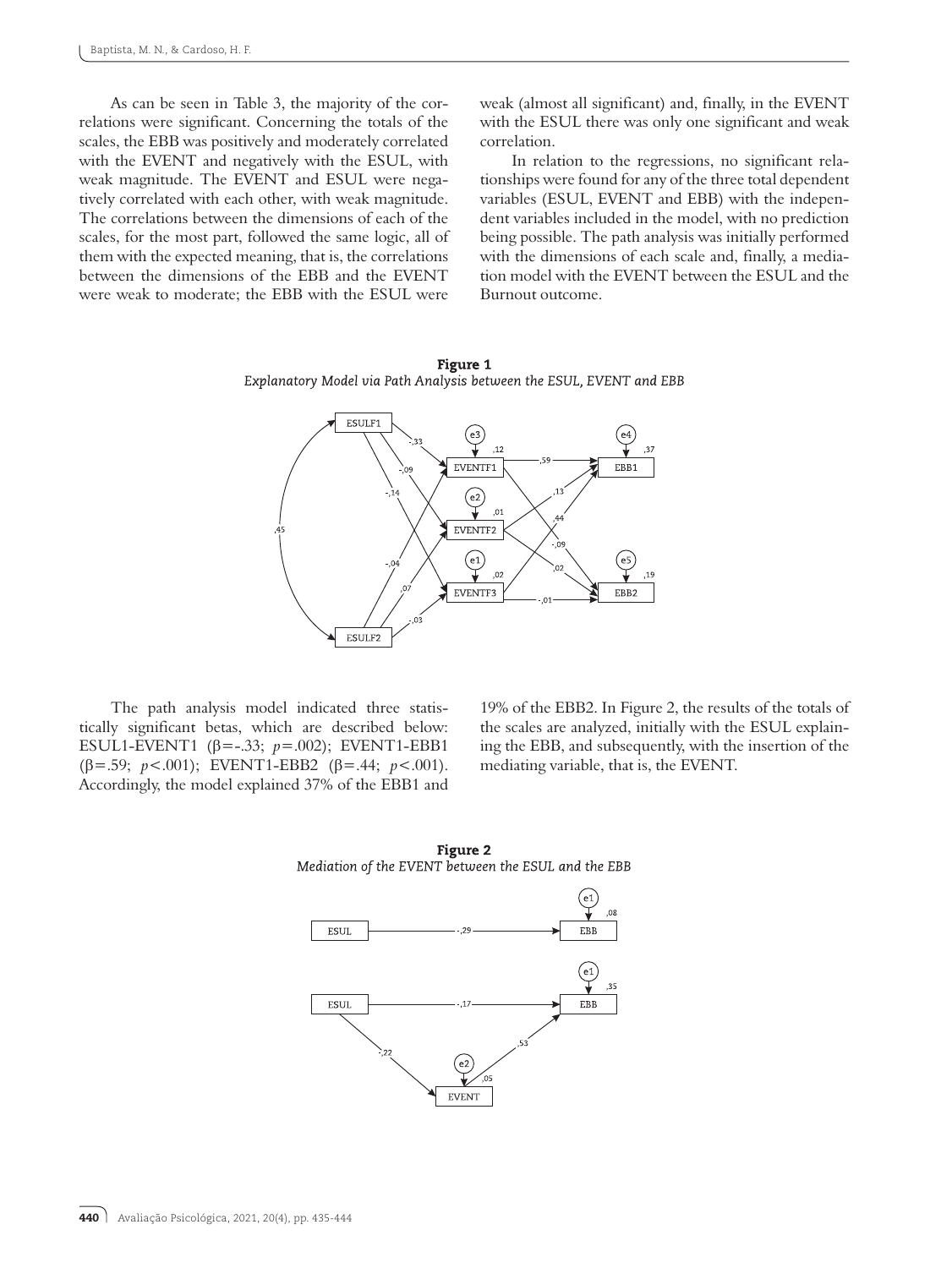Finally, in the direct relationship between the ESUL and the EBB, a β of -0.29 ( $p = .003$ ) was obtained. In the mediation model, for this same relationship, β decreased to -.17 (*p*=.047), also demonstrating significant relationships between the ESUL and the EVENT (β of  $-.22$ ; *p*=.025), with the strongest relationship between the EVENT and the EBB (β=.53; *p* <.001).

# Discussion

Studies on mental health in teachers are increasingly frequent in the scientific literature. In addition to the various occupational stressors inherent in the career, teachers often do not find adequate support in their work spaces for coping and resolving the events that can cause stress. In the medium and long term, these situations can lead to complications, such as burnout (Carlotto, & Câmara, 2019; Richards et al., 2018). Therefore, the present study investigated three constructs considered relevant in the health-disease process in teachers, namely, the perception of organizational support, occupational stressors and burnout indicators.

Regarding organizational support, the majority reported having support in terms of interactions between workers and supervisors, as well as benefits. In general, in the institutions where the sample teachers worked they could rely on other professionals with whom they had satisfactory social and work relationships. There were also instrumental benefits (bonuses, health and dental plans, etc.) that the organizations offered the teachers (as well as their families) that were considered adequate (Baptista et al., 2016). This perception should be taken into account considering the region where the collection took place, that is, a city far from the state capital, which probably has specificities in the relationships between people.

The results in the EVENT are also associated, in general, with the low vulnerability of occupational stressors perceived by teachers. Based on Sisto et al. (2007), even though there were stressors related to the factors of climate and organizational functioning (such as inadequate physical environment to perform the work, as well as personal and professional difficulties with other teachers and superiors) and conditions associated with the organization's infrastructure and routine (such as the need to increase working hours due to illness or absence of other teachers, and the perception of low cooperation in the work group), it seems that the teachers had coping strategies for these situations.

The second factor is related to the pressures in the work environment, in which there were higher concentrations of fundamental education teachers with classifications within the second to fourth quartiles. The verification of this group of teachers that were classified with high scores is important, as situations including the accumulation of work, perception of great responsibility

in the daily work, deadlines for carrying out activities, and the fast pace of the work, among other aspects, can be considered stressors, and this group of teachers were not finding strategies to resolve this situation. In addition, infrastructure and routine also grouped the largest number of teachers in the more central quartiles, with no scores in the highest quartile, which may mean greater discontent with this variable. This is in agreement with Marques (2009), who stated that infrastructure and utilization of the public schools is still low in Brazil.

The data regarding burnout also showed that the concentrations of indicators were also low. Even with the presence of some occupational stressors, the teachers were enthusiastic (with energy to face adversity), with the perception that they were able to perform their functions properly and with affective proximity with the other co-workers, students and parents of the students (Maslach, & Jackson, 1981; Maslach, & Leiter, 1997).

Although higher scores were expected both in perception of occupational stressors and in burnout, given the working conditions that teachers in the Brazilian context are generally submitted to (Aranda et al., 2020; Oliveira et al., 2017; Silva, & Oliveira, 2019), these low burnout indicators were also found in other investigations with teachers of early childhood education (Capelo, 2017), elementary education (Borba et al., 2015), high school education (Souza et al., 2016) and higher education (Silva, & Oliveira, 2019). Diehl and Carlotto (2020), in a study with a sample of 1,284 teachers of different education levels, highlighted that occupational stressors and burnout indicators must be analyzed in a contextualized way, as each institution and education level may have specific conditions that may or may not favor the development of burnout.

The correlations between work support and the other constructs analyzed were negative, concerning both the total scores of the scales and the dimensions. Therefore, a greater perception of support provided by the organization, mainly through social interactions with the other workers and supervisors, and the benefits offered by the organization tend to be associated with lower scores in relation to vulnerability to occupational stressors, especially with regard to feelings of emotional exhaustion, detachment and professional frustration due to the work climate, pressure and characteristics associated with infrastructure and routine, and indicators of burnout. Data similar to those found in the present study have also been documented in the literature (Baptista et al., 2019; Birolim et al., 2019; Silva, & Oliveira, 2019; Uzun, 2018).

The results indicated a positive relationship between occupational stressors and burnout, considering both the totals of the scales and their factors. This information was also expected, as the two constructs are documented in the literature as almost sequential (insofar as the failure to resolve occupational stressors can lead to psychic illness), with the emergence of feelings linked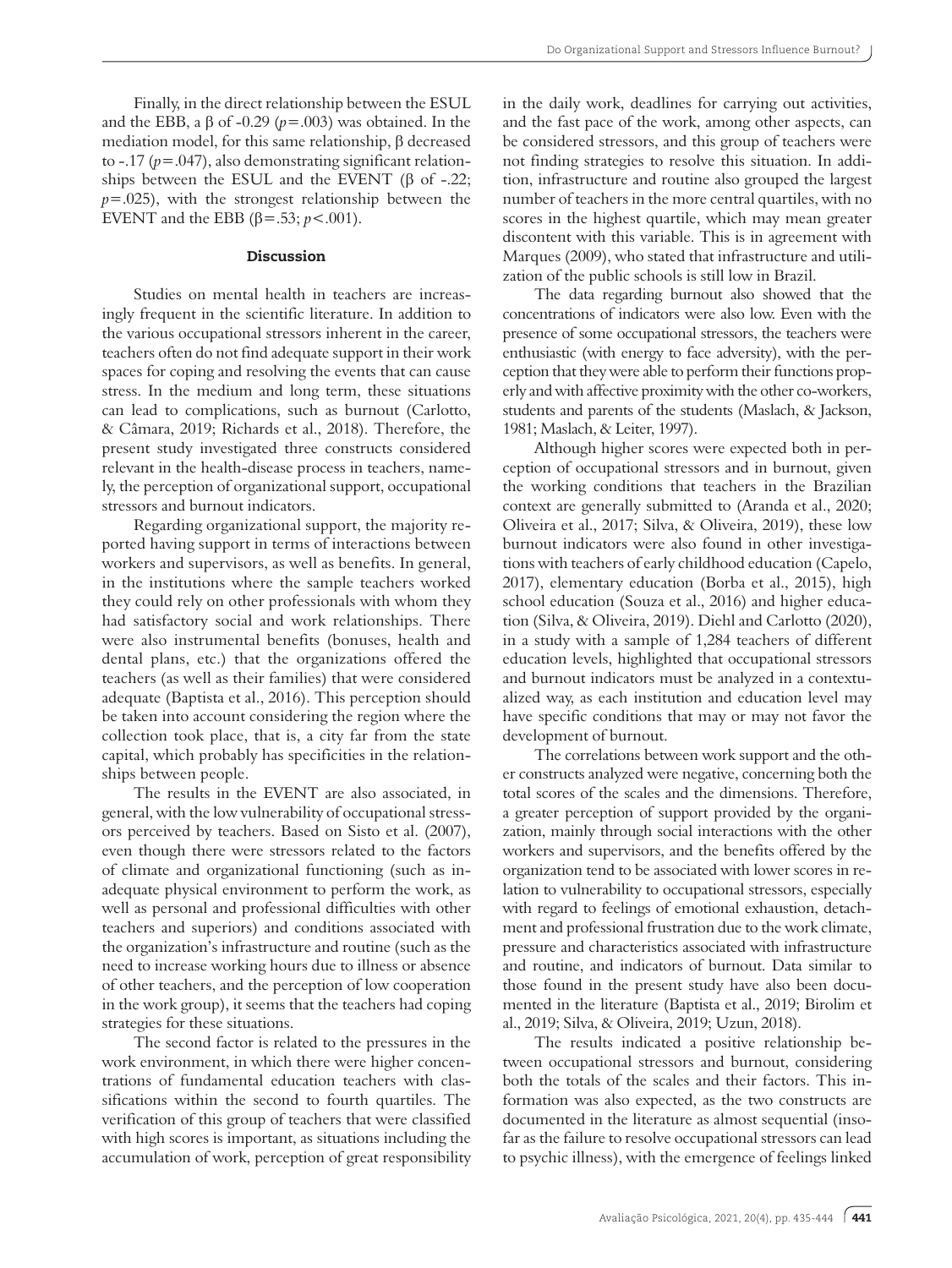initially to emotional exhaustion (Dalcin, & Carlotto, 2018; Maslach et al., 2001). Furthermore, previously published correlational studies also indicated positive and moderate associations between occupational stressors and burnout (Bottiania et al., 2019; Silva & Oliveira, 2019). Therefore, it is possible to reflect on the causal relationship between occupational stressors and burnout, as verified in the present study and in others (both theoretically and empirically).

In the path analysis data of the present study, some significant relationships between the dimensions of the scales were found, for example, between the interaction dimension (ESULF1) and the climate and organizational functioning dimension (EVENTF1). This means that a low or non-existent affective relationship with colleagues and the organization, as well as precarious levels of information impact on the stressors of the physical environment, causing unpreparedness, inadequate relationships with management, lack of growth perspective, little recognition and appreciation, and few bonuses. This information has already been widely discussed (Eisenberger et al., 1986; Eisenberger et al., 1997), i.e., there are several stressors present in the organizational context and when there is a positive evaluation of work support there is a tendency for this to have a protective function. Furthermore, a low perception of support (not feeling supported by co-workers and institutions) can make teachers more likely to fall ill, making it even more difficult to cope with and resolve events that are considered stressful.

Also, through the path analysis, it was possible to infer that these last stressful variables (EVENTF1) will also have an impact on the symptoms (both factors) of burnout, that is, on emotional exhaustion, depersonalization and low professional achievement. Theoretically, the three-dimensional burnout assessment model, developed by Maslach (Maslach, & Jackson, 1981; Maslach, & Leiter, 1997; Maslach et al., 2001), on which the construction of the EBB instrument was based, suggests that burnout is a psychopathology associated with work resulting from prolonged exposure to occupational stressors, as the worker no longer perceives themself with resources to face this situations, initially experiencing emotional exhaustion and subsequently the other factors. Therefore, it can be said that the mediation results found corroborate the data documented by other investigations, in both the meaning and the magnitudes (Baptista et al., 2019; Silva, & Oliveira, 2019; Steinhardt et al., 2011).

For example, Russell et al. (1987) found associations of small magnitudes between social support of public school principals and all dimensions of Burnout, using regression. Xu and Yang (2021), in a study with 351 Chinese teachers, found that stress had an effect, via organizational support, on burnout and did not find a moderating effect of organizational support between organizational support and burnout, in addition to the direct effect of work stress only on the ineffectiveness dimension of burnout ( $\beta$ =.30). Finally, it was found that, despite the small effect, there was a mediation of stressful events between work support and burnout, when the totals of the scales were considered. The mediation/moderation function of occupational stressors between work support and burnout in teachers does not have consensus and robust scientific evidence, as few studies have been published with this type of analysis (Russell et al., 1987; Xu et al., 2013).

The evaluation of relevant variables, as well as organizational psychopathologies, is part of the comprehension of the complex phenomena that occur in jobs such as teaching. Our results demonstrate a simple association between dimensions of organizational support, stress and burnout, however, the structural equation analysis highlighted that the organizational climate and functioning mediates the organizational interactions with the symptoms of burnout. More specifically, stressful events have an important influence on the development of burnout.

Although the results found were satisfactory, it is considered that the sample size was a limitation of this study. Accordingly, it is important that future investigations on these themes increase the sample size, as well as include participants from other regions of the country, since regional differences could directly influence the work of teachers. It is also suggested that further studies be carried out with other constructs, such as job satisfaction, in order to verify possible interactions with burnout, occupational stressors and work support.

# Acknowledgment

There are no mentions.

### Financing

This research did not receive any funding source, being funded with resources from the authors themselves.

## Authors´ contribution

We declare that all authors participated in the preparation of the manuscript. Specifically, the authors Hugo Ferrari Cardoso and Makilim Nunes Baptista participated in the initial writing of the study – conceptualization, investigation, visualization, data analysis, final writing of the work – review and editing.

# Availability of data and materials

We will not make the database or materials available, as this is data from an evolving psychological scale (EBB). In addition, the other instruments used will not be available since they are psychological tests (ESUL and EVENT).

## Conflict of interests

The authors declare that there are no conflicts of interest.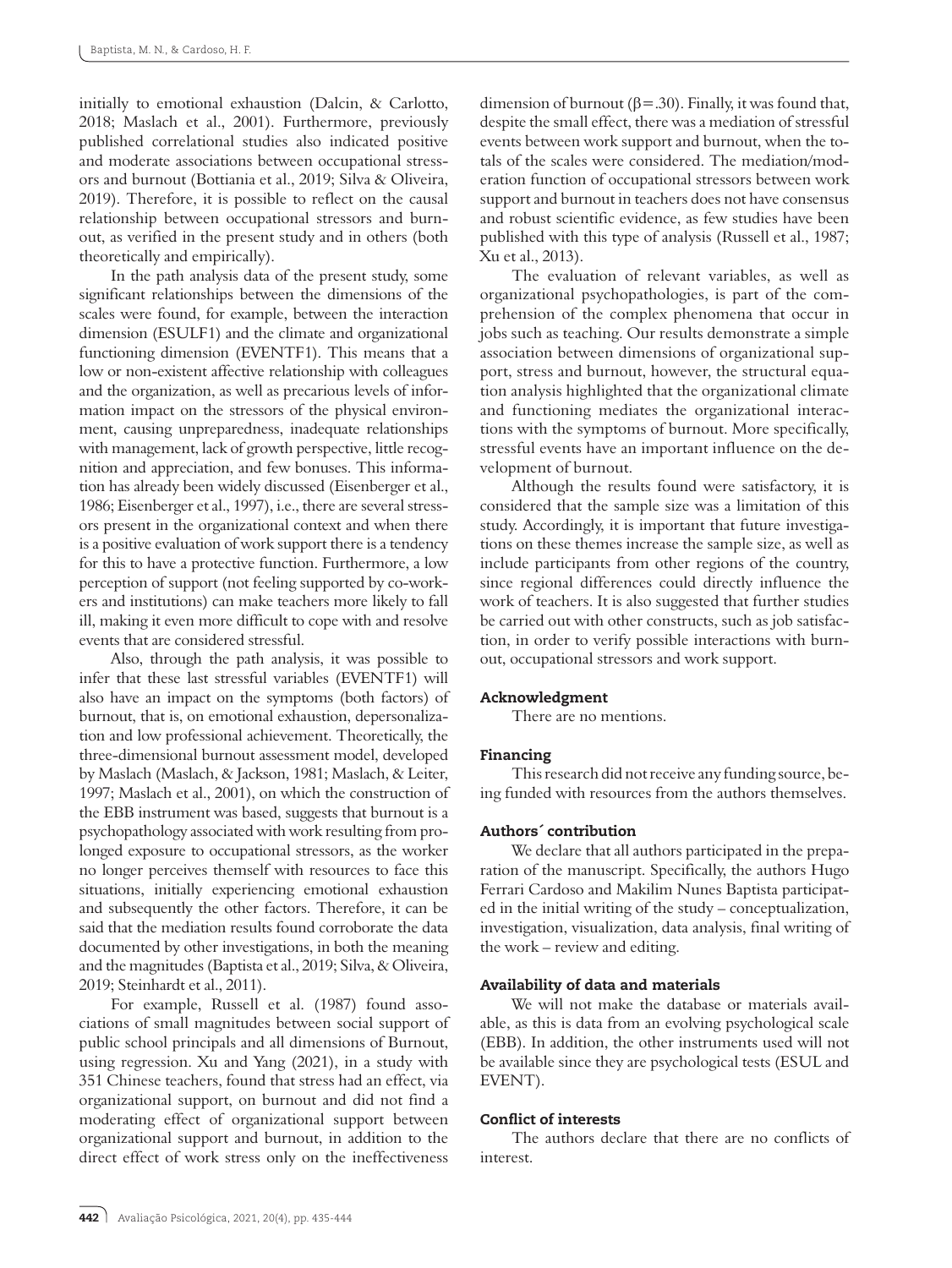#### References

- Aranda, M. A. M., Rodrigues, E. S. S., & Militão, S. C. N. (2020). Monitoramento e avaliação dos planos decenais de educação: a produção do conhecimento no Brasil. *Educar em Revista, 36*(e69767), 1-21. https://doi.org/10.1590/0104-4060.69767.
- Aarbuckle, J. L. (2014). *Amos (version 23.0)* [Software]. IBM SPSS.
- Avanzi, L., Schuh, S. C., Fraccaroli, F., & van Dick, R. (2015). Why does organizational identification relate to reduced employee burnout? The mediating influence of social support and collective efficacy. *Work & Stress, 29(*1), 1-10. https://doi.org/10.1080/02678373.2015.1 004225.
- Baptista, M. N., Cardoso, H. F., Santos, A. A. A., & Noronha, A. P. P. (2016). *Escala de suporte laboral.* Editora Hogrefe.
- Baptista, M. N., Soares, T. F. P., Raad, A., & Santos, L. (2019). Burnout, estresse, depressão e suporte laboral em professores universitários. *Revista Psicologia Organizações e Trabalho, 19*(1), 564-570. https://doi.org/10.17652/RPOT/2019.1.15417.
- Birolim, M. M., Mesas, A. E., González, A. D., Santos, H. G., Haddad, M. C. F. L., & Andrade, S. M. (2019). Trabalho de alta exigência entre professores: associações com fatores ocupacionais conforme o apoio social. *Ciência & Saúde Coletiva, 24*(4), 1255-1264. https:// doi.org/10.1590/1413-81232018244.08542017
- Borba, B. M. R., Diehl, L., Santos, A. S., Monteiro, J. K., & Marin, A. H. (2015). Síndrome de burnout em professores: estudo comparativo entre o ensino público e privado. *Psicologia Argumento, 33*(80), 270-281. http://dx.doi.org/10.7213/psicol.argum.33.080.AO04.
- Bottiania, J. H., Duran. C. A. K., Pas, E. T., & Bradshaw, C. P. (2019). Teacher stress and burnout in urban middle schools: associations with job demands, resources, and effective classroom practices. *Journal of School Psychology, 77*(1), 36–51. https://doi.org/10.1016/j. jsp.2019.10.002.
- Brasil (1996). Lei nº 9.394, de 20 de dezembro de 1996. Estabelece as diretrizes e bases da educação nacional. Presidência da República, Brasília. http:// portal.mec.gov.br/seesp/arquivos/pdf/lei9394\_ldbn1.pdf.
- Brasil (2014). *Lei nº 13.005/2014. Plano Nacional da Educação.* Presidência da República, Brasília. http://pne.mec.gov.br/18-planossubnacionais-de-educacao/543-plano-nacional-de-educacao-lei-n-13-005-2014.
- Brasil (2017). *Lei nº 13.415/2017. Reforma do Ensino Médio.* Presidência da República, Brasília. https://www2.camara.leg.br/legin/fed/lei/2017/ lei-13415-16-fevereiro-2017-784336-publicacaooriginal-152003-pl.html.
- Capelo, M. R. T. F. (2017). Vulnerabilidade ao estresse, enfrentamento e burnout em educadoras de infância portuguesas. *Educar em Revista, 64*, 155-169. https://doi.org/10.1590/0104-4060.49793.
- Cardoso, H. F., & Baptista, M. N. (2017). *Escala brasileira de burnout.* [Manual Técnico não Publicado]. Universidade Estadual Paulista.
- Cardoso, H. F., Baptista, M. N., de Sousa, D. F. A., & Goulart Júnior, E. (2017). Síndrome de burnout: análise da literatura nacional entre 2006 e 2015. *Revista Psicologia Organizações e Trabalho, 17*(2), 121–128. https://doi.org/10.17652/rpot/2017.2.12796.
- Carlotto, M. S., & Câmara, S. G. (2019). Prevalence and predictors of burnout syndrome among public elementary school teachers. *Análise Psicológica, 37*(2), 135-146. http://dx.doi.org/10.14417/ap.1471.
- Cunha, M. I. (2019). A formação docente na universidade e a ressignificação do senso comum. *Educar em Revista, 35*(75), 121-133. http:// dx.doi.org/10.1590/0104-4060.67029
- Eisenberger, R., Huntington, R., Hutchison, S., & Sowa, D. (1986). Perceived organizational support. *Journal of Applied Psychology, 71*(3), 500-507. http://classweb.uh.edu/eisenberger/wp-content/uploads/sites/21/2015/04/22\_Perceived\_Organizational\_Support.pdf.
- Eisenberger, R., Cummings, J., Armeli, S., & Lynch, P. (1997). Perceived organizational support, discretionary treatment, and job satisfaction, *Journal of Applied Psychology, 82*(5), 812-820. https://citeseerx.ist.psu.edu/viewdoc/download?doi=10.1.1.526.8544&re p=rep1&type=pdf.
- Eisenberger, R., Fasolo, P., & Davis-Lamastro, V. (1999). Perceived organizational support and employee diligence, commitment, and innovation. *Journal of Applied Psychology, 75*(1), 51-59. https://citeseerx.ist.psu.edu/viewdoc/download?doi=10.1.1.529.8528&rep=re p1&type=pdf.
- Dalcin, L., & Carlotto, M. S. (2018). Avaliação de efeito de uma intervenção para a síndrome de burnout em professores. *Psicologia Escolar e Educacional, 22*(1), 141-150. https://doi.org/10.1590/2175-35392018013718.
- Diehl, L., & Carlotto, M. S. (2020). Burnout syndrome in teachers: differences in education levels. *Research, Society and Development, 9*(5), 1-8. https://doi.org/10.33448/rsd-v9i5.2623.
- Hendrix, W. H., Cantrell, S. R., & Steel, R. P. (1988). Effect of social support on the stress-burnout relationship. *Journal of Business and Psychology, 3(*1), 67-73. https://doi.org/10.1007/BF01016749.
- Herman, K., Hickmon-Rosa, J., & Reinke, W. M. (2018). Empirically derived profiles of teacher stress, burnout, self-Efficacy, and coping and associated student outcomes. *Journal of Positive Behavior Interventions, 20*(2), 90–100. https://doi.org/10.1177/1098300717732066.
- Jawahar, I. M., Stone, T. H., & Kisamore, J. L. (2007). Role conflict and burnout: the direct and moderating effects of political skill and perceived organizational support on burnout dimensions. *International Journal of Stress Management, 14*(2), 142–159. https://doi. org/10.1037/1072-5245.14.2.142.
- Marôco, J. (2010). *Análise de equações estruturais.* Report Number.
- Maslach, C., & Jackson, S. E. (1981). The measurement of experienced burnout. *Journal of Occupational Behavior, 2*(1), 99-113. https://smlr. rutgers.edu/sites/default/files/documents/faculty\_staff\_docs/TheMeasurementofExperiencedBurnout.pdf.
- Maslach, C., & Leiter, M. (1997). *The truth about burnout: How organization cause, personal stress and what to do about it.* Jossey-Bass.
- Maslach, C., Schaufeli, W. B., & Leiter, M. (2001). Job burnout. *Annual Review Psychology, 52*(1), 397-422, https://doi.org/10.1146/annurev. psych.52.1.397.
- Marques, A. F. (2009). Applying multivariate analysis in the infrastructure and performance of public elementary and high schools in the Paranavaí Regional Education Nucleus. Acta Scientiarum. *Technology, 32*(1), 75-81. https://doi.org/10.4025/actascitechnol.v32i1.1188.
- Oliveira, A. S. D., Pereira, M. S., & Lima, L. M. (2017). Trabalho, produtivismo e adoecimento dos docentes nas universidades públicas brasileiras. *Psicologia Escolar e Educacional, 21*(3), 609-619. https://doi.org/10.1590/2175-3539/2017/0213111132.
- Pereira Neto, J. C., Londero-Santos, A., & Natividade, J. C. (2019). Estressores da docência como preditores do bem-estar de professores do ensino fundamental. *Revista Psicologia: Organizações e Trabalho, 19*(3), 679-686. http://dx.doi.org/10.17652/rpot/2019.3.16657.
- Piolli, E., Silva, E. P., & Heloani, J. R. M. (2015). Plano Nacional de Educação, autonomia controlada e adoecimento do professor. *Cadernos CEDES, 35*(97), 589-607. http://dx.doi.org/10.1590/CC0101-32622015154849.